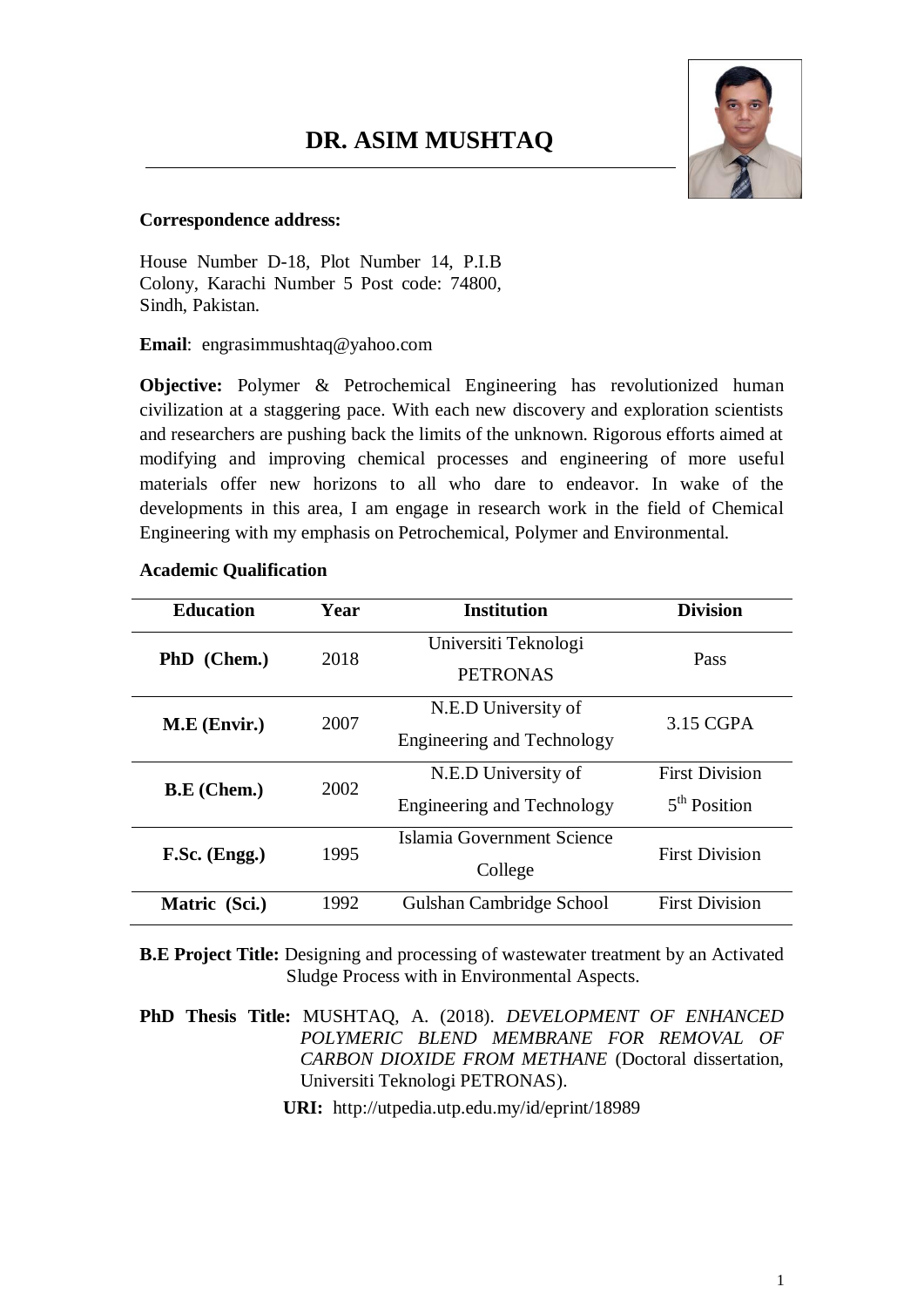### **Working Experience**

NED University of Engineering & Technology, Karachi, Pakistan. **2020 to Present**

NED University of Engineering & Technology, Karachi, Pakistan. **2008 to 2020**

### *Assistant Professor / Associate Professor*

Appointed as Assistant Professor and Associate Professor in the Department of Polymer and Petrochemical Engineering.

- Developed course plans that met varied industrial needs, evaluated and assessed student development, and implemented study methodologies to enhance student's progress.
- $\triangleright$  Utilized varied teaching techniques to meet the needs of visual, kinesthetic and auditory learners for all subject areas.
- $\triangleright$  Identified areas of difficulty and prepared lessons to assist students in overcoming them.
- $\triangleright$  Set high expectations for student behavior, maintaining standards through classroom management techniques and positive reinforcement, resulting in increased positive student behavior and learning, emphasizing respect for all.
- $\triangleright$  Conducted classroom and lab instruction in Chemical and Petrochemical Engineering.
- $\triangleright$  Designed and implemented lessons involving multimedia.
- $\triangleright$  Designed classroom presentations to meet students' needs and abilities.
- $\triangleright$  Used reading recovery strategies with students, which enabled them to excel their reading ability and move up into a higher level of reading.
- $\triangleright$  Handled lecturing responsibilities successfully.
- $\triangleright$  Arranging class schedules for whole academic year.
- $\triangleright$  Manage scholarships and evaluate the deserving students.
- $\triangleright$  Design practical manual for the laboratories.
- $\triangleright$  Conduct practical with demonstration at laboratories of the corresponding courses.
- $\triangleright$  Arrange lectures from industrial professionals.
	- 4-years working in the **Bosicor Pakistan Limited Oil Refinery.**
	- 17-months working in the **Chemical Formaldehyde Plant** in **Standard Board (Pvt.) Limited** as a **Shift Incharge**.
	- Four weeks internship at **Pakistan Steel.**
	- Four weeks internship at **BASF Pakistan Limited**
	- Five weeks internship at **Pakistan Refinery Limited.**
	- Six weeks internship at **Pakistan State Oil Limited.**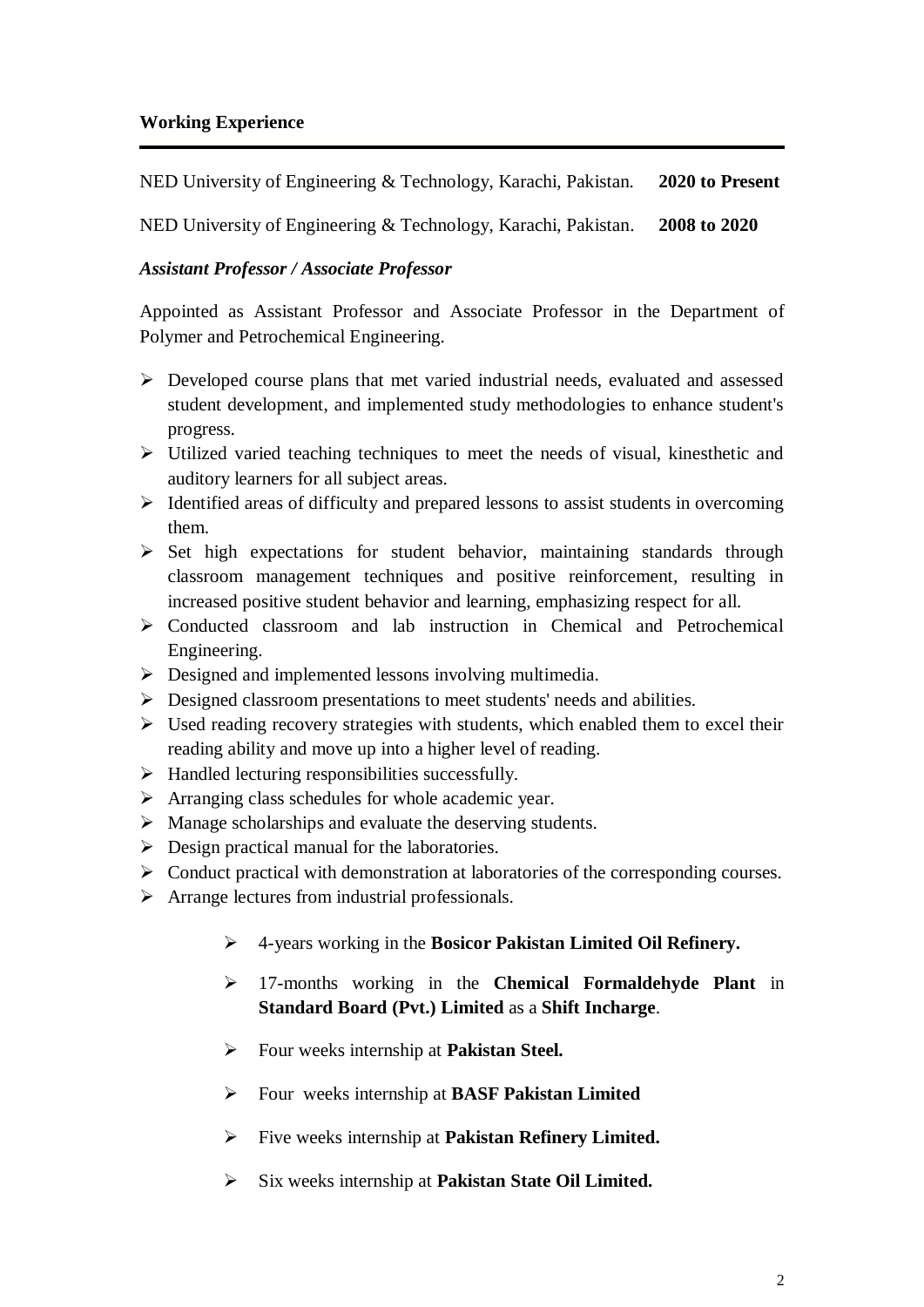### **Training**

- 1. Topic: *Effective Teaching Techniques* Held at: NED University of Engineering & Technology, Karachi. January 2008. Duration: 15 days
- 2. Topic: *Duties and responsibilities of Invigilator* Held at: NED University of Engineering & Technology, Karachi. September 2009. Duration: 01 day
- 3. Topic: *Safety in Handling Laboratory Chemicals* Held at: NED University of Engineering & Technology, Karachi. October 2009. Duration: 03 days
- 4. Topic: *Duties and responsibilities of class advisor* Held at: NED University of Engineering & Technology, Karachi. April 2010.
- 5. Topic: *Presentation and Communication Skills* Held at: NED University of Engineering & Technology, Karachi. May 2010.

### **Teaching Experience**

More than 14 years teaching experience at under-graduate level.

- Introduction to Polymer and Petrochemical Engineering
- Polymer and Petrochemical
- Process Equipment Design
- Fuel and Combustion
- Environmental Pollution Control
- Environmental Engineering
- Chemical Process Industry
- Analytical Chemistry
- Final Year Projects

**HEC approved Ph.D supervisor** supervise the Ph.D candidate in Chemical Engineering Department.

### **Seminars / Conferences / Symposia / Lectures / Workshops attended**

- 1. Workshop on UASB Technology held on June 25, 2005 under Cleaner Technology Program (CTP).
- 2.  $18<sup>th</sup>$  National Chemistry Conference held on  $25<sup>th</sup>$ - $27<sup>th</sup>$  Feb, 2008 in Institute of Chemistry, University of Panjab, Lahore.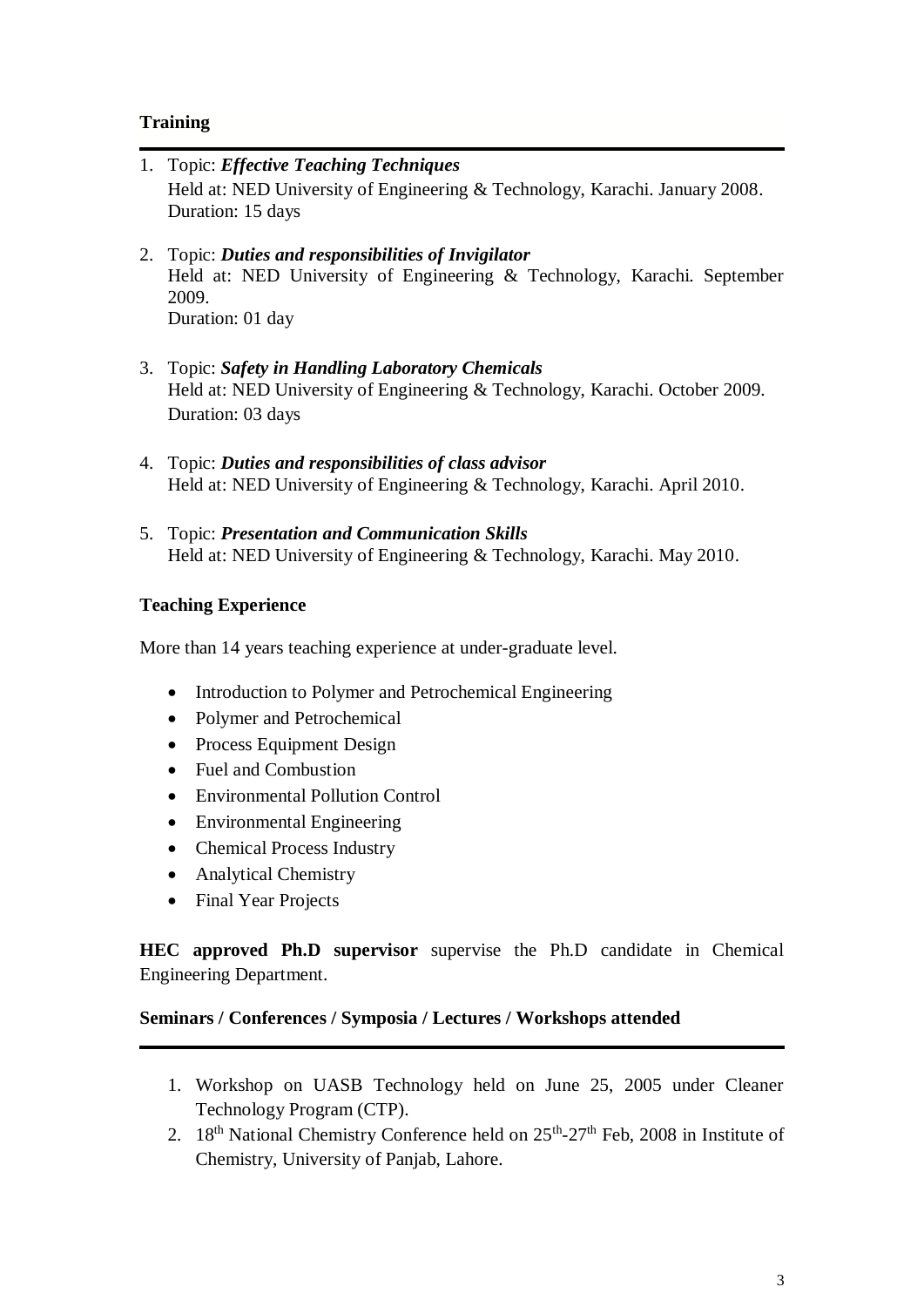- 3. 7<sup>th</sup> International Seminar on "Occupational Health Safety & Environment" on 1<sup>st</sup> and 2<sup>nd</sup> Oct, 2010.
- 4. Short Course on Activated Carbons & their Environmental Applications conducted from  $13<sup>th</sup> - 14<sup>th</sup>$  Dec, 2010 at Pakistan Institute of Engineering and Applied Sciences.
- 5. Pakistan & Regional Energy Forum.
- 6. Hydrogen Technologies Market presentations at NED UET.
- 7. Air quality and global warming workshop at NED UET.
- 8. Bio-diesel Alternative fuel for the present and future at NED UET.
- 9. Technological advances for treating oily production at NED UET.
- 10. Training project Autodynamics Refinery Simulator 12<sup>th</sup> to 17<sup>th</sup> Sep, 2011.
- 11. Training project Autodynamics Fertilizer Simulator  $19<sup>th</sup>$  to  $23<sup>rd</sup>$  Sep, 2011.
- 12. Work shop on "Air pollution Modelling: Fate of Air Pollutants in the Atmosphere" (19-22 March, 2012).
- 13. 2<sup>nd</sup> International Conference on Chemical Science and Engineering (ICCSE 2013) held on 29-30 Dec, 2013 at Kuala Lumpur, Malaysia.
- 14. The 3rd International Conference on Process Engineering and Advanceed Materials (ICPEAM 2014) held on 3-5 June, 2014 at Kuala Lumpur Convention Centre, Malaysia.
- 15. National Chemical Engineering Symposium (NACES) 2014 contribution as Judge held on 28-30 Nov, 2014 at Universiti Teknologi PETRONAS.
- 16. Lecture on "Outcome Based Education for Technologist and Graduate Assistant" on 20<sup>th</sup> Aug, 2015 at Universiti Teknologi PETRONAS.
- 17. Lecture on "Driving Safety and Regulations" on  $4<sup>th</sup>$  Aug, 2016 at Universiti Teknologi PETRONAS.
- 18. International Conference on Process Engineering and Advanced Materials (ICPEAM 2016) held on 15-17 Aug, 2016 at Kuala Lumpur Convention Centre, Malaysia.
- 19. Talk series 2020 "**Navigating to the New Normal: Rethinking the Role of Energy towards Global Sustainability",** organized by Atma Jaya Catholic University of Indonesia (AJCUI) and Universiti Teknologi Petronas (UTP) Malaysia.
- 20. Virtual Workshop on Systematic Design and Techno-Economic Evaluation of Advanced Heat-to-Cooling Systems - District Cooling Applications Organized online on Monday, May 31, 2021, from 09:00 AM to 11:30 AM, Texas A&M University at Qatar, Centre for Research and Technology-Hellas, Marafeq Qatar and Qatar National Research Fund through grant number NPRP10- 1215-160030 "Create the awareness for absorption refrigeration system for Qatari district cooling systems".
- 21. UTP Energising Futures Webinar Series: "Future Playbook of Complementary University-Industry Linkages" **15th December 2021** MYT (GMT+8) 4:00pm -6:00pm, CET (GMT+1) 9:00am-11:00am.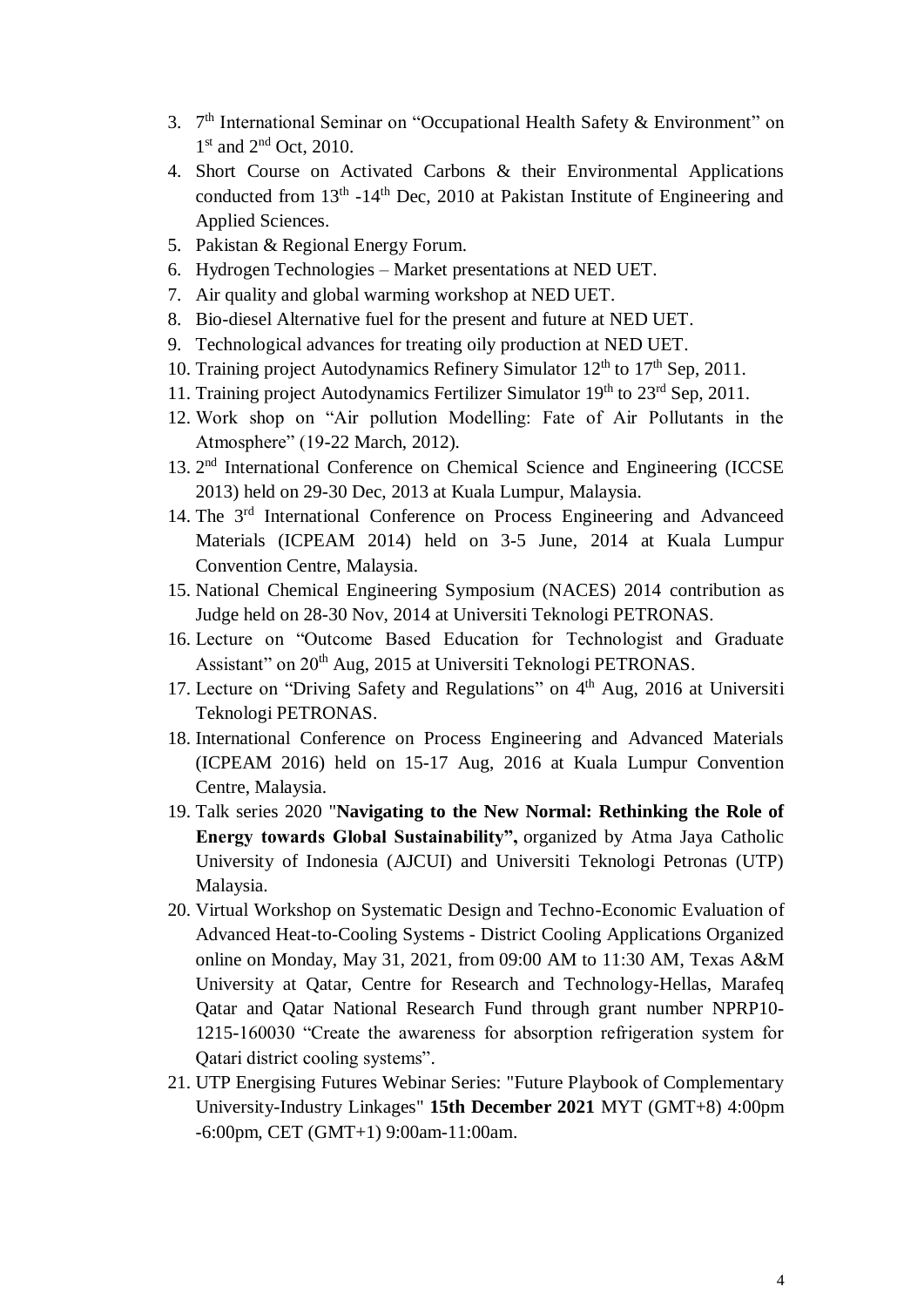22. UTP Energising Futures Webinar Series: "Future Playbook of Complementary University-Industry Linkages" **22th February 2022** MYT (GMT+8) 2:00pm - 4:00pm, CET (GMT+1) 9:00am-11:00am.

## **Project supervise for Undergraduate Final Year Students**

- Reduction of energy cost over a distillation column.
- LPG recovery from off gases and fuel refinery.
- Process and design study of ethylene unit based LPG.
- Production of sodium hydroxide.
- Production of polyvinyl chloride.
- Effect of rice-husk on mechanical properties of low density polyethylene.
- Comparison study between the properties of kerosene naphthalene blend with turpentine.
- Novel poly (vinyl alcohol) nanofiltration membrane modified with dopamine coated anatase  $TiO<sub>2</sub>$  core shell nanoparticles.
- Fabrication, characterization and performance evaluation of crosslinked PVA/TiO<sub>2</sub>/carbon black nanocomposite membrane for textile wastewater treatment.

### **PUBLICATIONS:**

### **BOOK CHAPTER**

1. **Asim Mushtaq\***, Hilmi Mukhtar and Azmi Mohd Shariff, "Separation Processes and Membranes, Thermodynamics" Process and Advanced Materials Engineering (Book section) vol. 265: 704-708, ISBN: 978-3-03835- 181-82040-7459; © Trans Tech Publication, 2014.

# **INDEX JOURNALS**

- 1. **Asim Mushtaq\***, Hilmi Mukhtar and Azmi Mohd Shariff, "A Review: Development of Polymeric Blend Membrane for Removal of  $CO<sub>2</sub>$  from Natural Gas" International Journal of Engineering and Technology IJET-ISSN: 09754024 IJENS Vol: 13 No: 02, 2013. (Impact Factor: 1.819)
- 2. **Asim Mushtaq\***, Hilmi Mukhtar and Azmi Mohd Shariff, "A Review: Fabrication of Enhanced Polymeric Blend Membrane with Amines for Removal of  $CO<sub>2</sub>$  from Natural Gas" International Journal of Emerging Technology and Advanced Engineering ISSN 2250-2459 Volume 3, Issue 6, 2013. (Impact Factor: 0.819)
- 3. **Asim Mushtaq\***, Hilmi Mukhtar and Azmi Mohd Shariff, "Blending Behaviour of Polysulfone, Polyvinyl Acetate and Amines in Dimethyl Acetamide Solvent" Research Journal of Applied Sciences, Engineering, and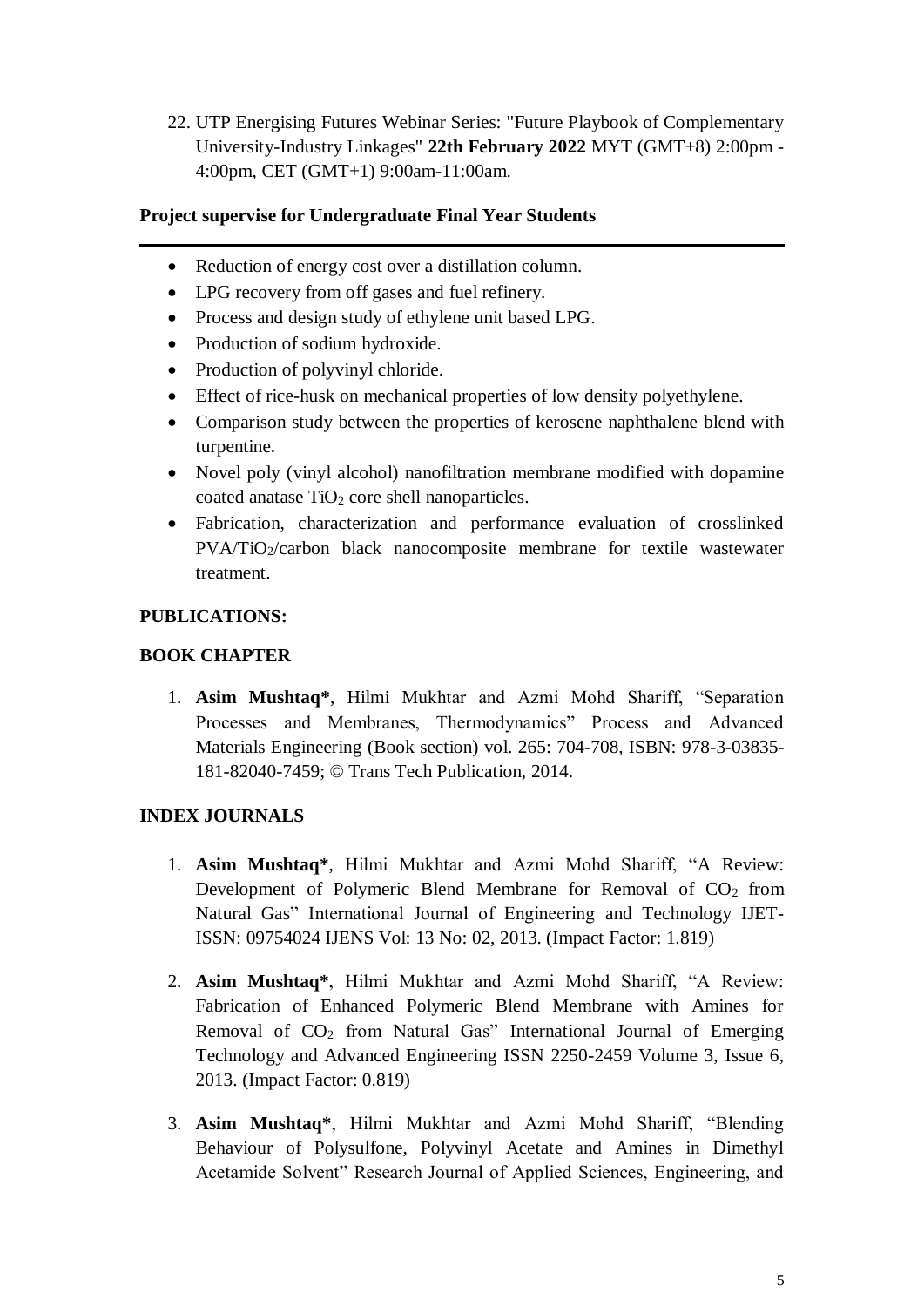Technology 7(8): 1634-1641, 2014 ISSN: 2040-7459; e-ISSN: 2040-7467, 2014. (Impact Factor: 0.654)

- 4. **Asim Mushtaq\***, Hilmi Mukhtar and Azmi Mohd Shariff, "FTIR Study of Enhanced Polymeric Blend Membrane with Amines" Research Journal of Applied Sciences, Engineering and Technology 7(9): 1811-1820, ISSN: 2040- 7459; e-ISSN: 2040-7467, 2014. (Impact Factor: 0.654)
- 5. **Asim Mushtaq\***, Hilmi Mukhtar and Azmi Mohd Shariff, "Blending Behaviour of Polymeric Materials and Amines in Different Solvents" International Journal of Chemical Engineering and Applications, Vol. 5, No. 2, 2014.
- 6. **Asim Mushtaq\***, Hilmi Mukhtar and Azmi Mohd Shariff, "Fabrication and Characterization of Synthesized Polysulfone/Polyvinyl acetate Blend Membranes" Research Journal of Applied Sciences, Engineering, and Technology 7(15): 3094-3106, 2014 ISSN: 2040-7459; e-ISSN: 2040-7467, 2014. (Impact Factor: 0.654)
- 7. **Asim Mushtaq\***, Hilmi Mukhtar and Azmi Mohd Shariff, "Gas Permeability Study of Amine-Polymer Blend Membranes to Separate Carbon dioxide From Natural Gas" Applied Mechanics and Materials Vol. 625 (2014) pp 704-708. Online available since 2014/Sep/12 at [www.scientific.net](http://www.scientific.net/) ©, 2014 doi:10.4028/www.scientific.net/AMM.625.704. (Impact Factor: 0.196)
- 8. **Asim Mushtaq\***, Hilmi Mukhtar and Azmi Mohd Shariff, "Gas Permeability and Selectivity of Synthesized Diethanol Amine-Polysulfone/Polyvinyl acetate Blend Membranes" Research Journal of Applied Sciences, Engineering and Technology 8(5): 600-605, ISSN: 2040-7459; e-ISSN: 2040-7467, 2014. (Impact Factor: 0.654)
- 9. **Asim Mushtaq\***, Hilmi Mukhtar and Azmi Mohd Shariff, "Advanced Development and Characterization of DEA Amine-Polysulfone/Polyvinylacetate Blend Membranes" Research Journal of Applied Sciences, Engineering and Technology 8(10): 1201-1211, ISSN: 2040-7459; e-ISSN: 2040-7467, 2014. (Impact Factor: 0.654)
- 10. **Asim Mushtaq\***, Hilmi Bin Mukhtar, and Azmi Mohd Shariff. "Effect of Glass Transition Temperature in Enhanced Polymeric Blend Membranes." Procedia Engineering 148 (2016): 11-17. (Impact Factor: 0.254)
- 11. Mannan, Hafiz A., Hilmi Mukhtar, Thanabalan Murugesan, Rizwan Nasir, Dzeti F. Mohshim, and **Asim Mushtaq**. "Recent applications of polymer blends in gas separation membranes." Chemical Engineering and Technology Volume 36, No. 11 (2013): 1838-1846. (Impact Factor: 1.254).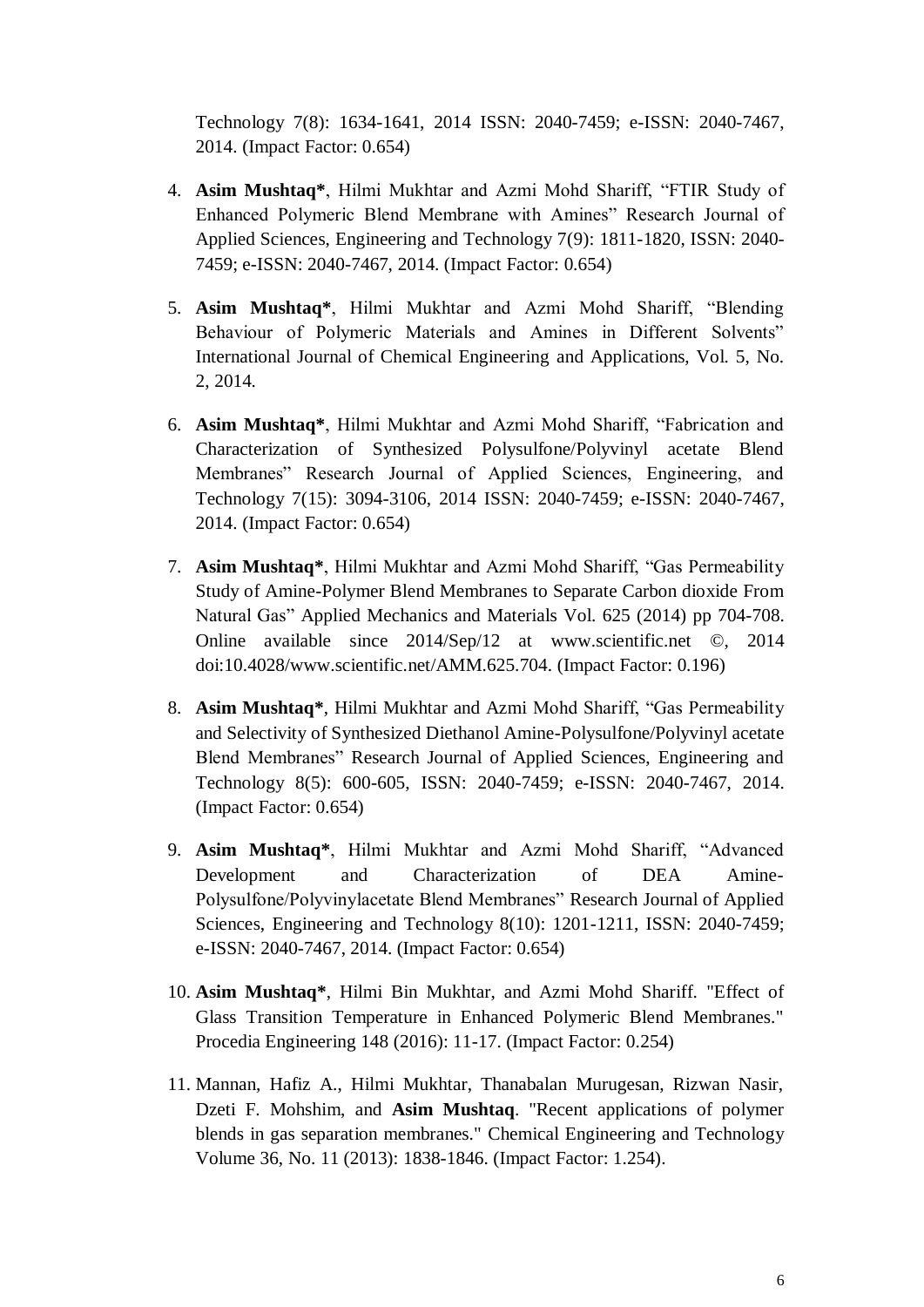- 12. **Asim Mushtaq\***, Hilmi Mukhtar and Azmi Mohd Shariff, "Effect of MEA towards Performance of Polysulfone/Polyvinyl acetate Blend Membranes" Bulgarian Chemical Communications Volume 50, No. 04 (2018): 584- 591.(Impact Factor: 0.238).
- 13.**Asim Mushtaq\***, Hilmi Mukhtar and Azmi Mohd Shariff, "Synthesis and Characterization of Polymeric Blend Membranes Enhanced by Monoethanolamine for  $CO_2/CH_4$  Separation" Bulgarian Chemical Communications Volume 50, No. 04 (2018): 575-583. (Impact Factor: 0.238).
- 14. **Asim Mushtaq\***, Hilmi Mukhtar and Azmi Mohd Shariff, "Solubility Parameter Study of Polysulfone, Polyvinyl Acetate in Dimethylacetamide Solvent" Journal of the Chemical Society of Pakistan, Volume 41, No. 01, (2019): 203-206.
- 15. **Asim Mushtaq\***, Nabiha Syed, Amina Israr, Muhammad Taqi, Syed Muhammad Umair, Asad Munir Khan, Muhammad Abdullah, "Developing Enhanced Bitumen Using Low-Density Polyethylene and Styrene-Butadiene-Styrene Polymers" Science International-Lahore, Volume 31, No. 02, (2019): 229-234. (Impact Factor: 1.81).
- 16. **Asim Mushtaq\***, Hilmi Mukhtar and Azmi Mohd Shariff, "Properties and Characteristic of Amine-Polymer Blend Membrane" Journal of the Chemical Society of Pakistan, Volume 41, No. 02, (2019): 230-239.
- 17. **Asim Mushtaq\*,** Hilmi Mukhtar and Azmi Mohd Shariff, "Performance of Enhanced Polymeric Blend Membranes for the separation of  $CO<sub>2</sub>/CH<sub>4</sub>$ mixtures" Afinidad, Volume 76, No. 586, (2019): 70-75.
- 18. **Asim Mushtaq\***, Hilmi Mukhtar and Azmi Mohd Shariff, "Performance Enhancement of Polymeric Blend Membranes Incorporation of Methyl Diethanol amine for CO<sub>2</sub>/CH<sub>4</sub> Separation" Journal of the Chemical Society of Pakistan, Manuscript No: JCSP-281217-11749 Volume 41, No. 03, (2019): 523-530.
- 19. Ahmed Ullah, **Asim Mushtaq\***, Rizwan Ahmed Qamar, Zaeem Uddin Ali "Statistical Study for Conversion of Glucose to High Fructose Corn Syrup" Science International-Lahore, Volume 31, No. 03, (2019): 403-420. (Impact Factor: 1.81).
- 20. Ahmed Ullah, **Asim Mushtaq\***, Rizwan Ahmed Qamar, Zaeem Uddin Ali "Study of Facility Design for Conversion of Glucose to High Fructose Corn Syrup" Science International-Lahore, Volume 31, No. 03, (2019): 465-472. (Impact Factor: 1.81).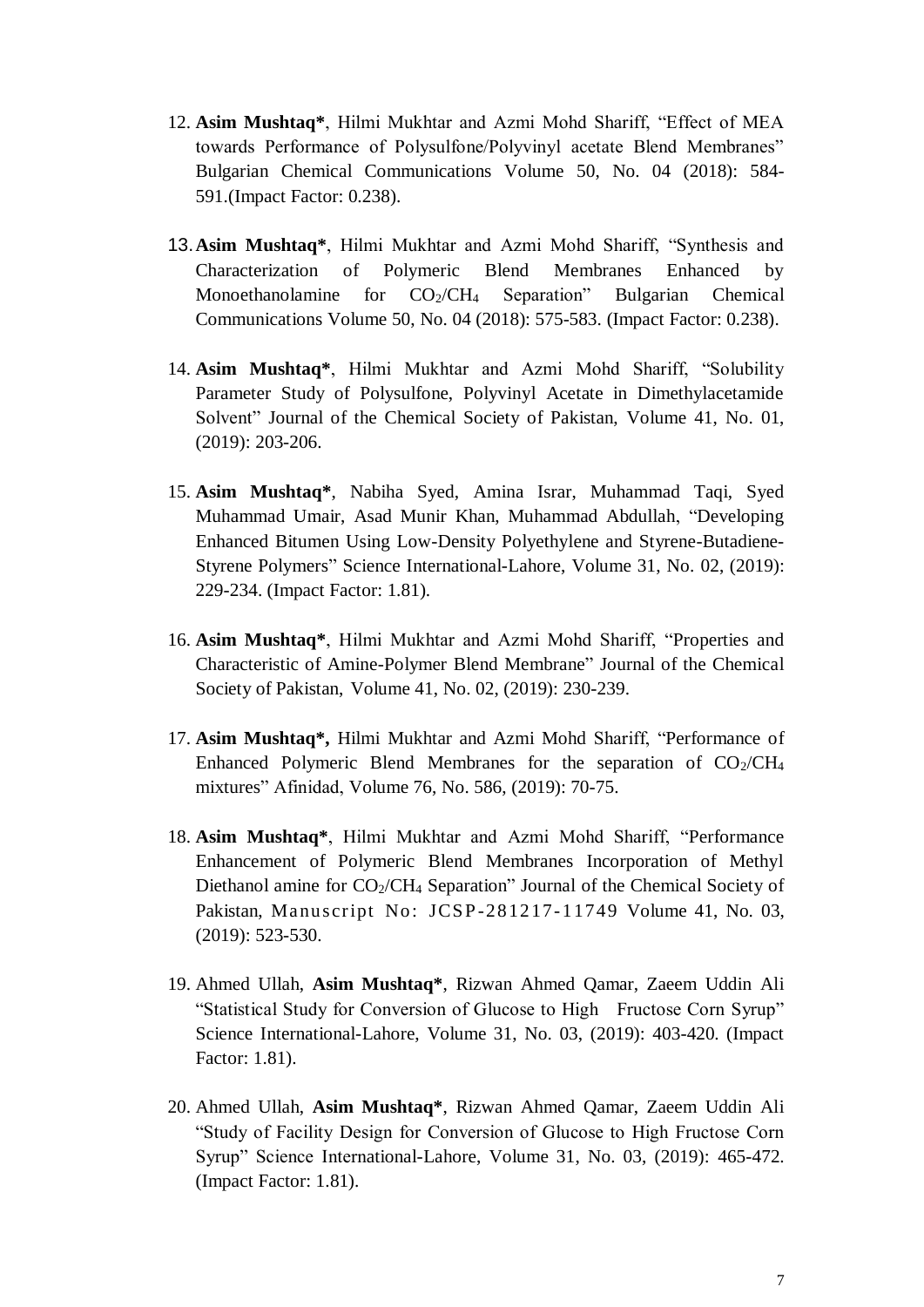- 21. Ahmed Ullah, **Asim Mushtaq\***, Rizwan Ahmed Qamar, Zaeem Uddin Ali "Waste Heat Recovery from Stack Gases in a Cement Plant" Science International-Lahore, Volume 31, No. 04, (2019): 555-567. (Impact Factor: 1.81).
- 22. Ahmed Ullah, **Asim Mushtaq\***, Rizwan Ahmed Qamar, Zaeem Uddin Ali "Replacement of Fossil Fuels by Refused Derived Fuel at Cement Plant" Science International-Lahore, Volume 31, No. 04, (2019): 587-602. (Impact Factor: 1.81).
- 23. **Asim Mushtaq\*,** Hilmi Mukhtar and Azmi Mohd Shariff, "Modelling for Gas Transport in Enhanced Polymeric Blend Membrane" Journal of the Chemical Society of Pakistan, Volume 41, No. 04, (2019): 613-632.
- 24. Rizwan Ahmed Qamar, **Asim Mushtaq\*,** Ahmed Ullah, Zaeem Uddin Ali "PRODUCTION OF PARA-XYLENE VIA ISOMERIZATION" Science International-Lahore, Volume 31, No. 05, (2019): 663-682. (Impact Factor: 1.81).
- 25. Rizwan Ahmed Qamar, **Asim Mushtaq\*,** Ahmed Ullah, Zaeem Uddin Ali "PRODUCTION OF FUEL GRADE ETHANOL FROM CELLULOSE USING ASPEN PLUS- SIMULATION" Science International-Lahore, Volume 31, No. 05, (2019): 683-694. (Impact Factor: 1.81).
- 26. Raza Muhammad Khan, **Asim Mushtaq\***, Amina Israr and, Asra Nafees "Comparative Study for Melt Flow Index of Different Microstructure Polyethylene" Pakistan Journal of Engineering and Applied Sciences, Volume 25, No. 2, (2019): 18–25.
- 27. Rizwan Ahmed Qamar, **Asim Mushtaq\***, Ahmed Ullah, Zaeem Uddin Ali "ELECTROCHEMICAL CONVERSION OF CARBON DIOXIDE TO DIFFERENT HYDRO CARBONS" Science International-Lahore, Volume 31, No. 06, (2019): 869-883. (Impact Factor: 1.81).
- 28. Ahmed Ullah, **Asim Mushtaq\***, Rizwan Ahmed Qamar, Zaeem Uddin Ali "DEVELOPMENT OF ENHANCED PIEZOELECTRICITY" Science International-Lahore, Volume 31, No. 06, (2019): 933-941. (Impact Factor: 1.81).
- 29. Rizwan Ahmed Qamar, **Asim Mushtaq\*,** Ahmed Ullah, Zaeem Uddin Ali "TURBINE-POWERED AIR WATER GENERATOR" Journal of Advanced Research in Fluid Mechanics and Thermal Sciences, Volume 64, No. 01, (2019): 43-62.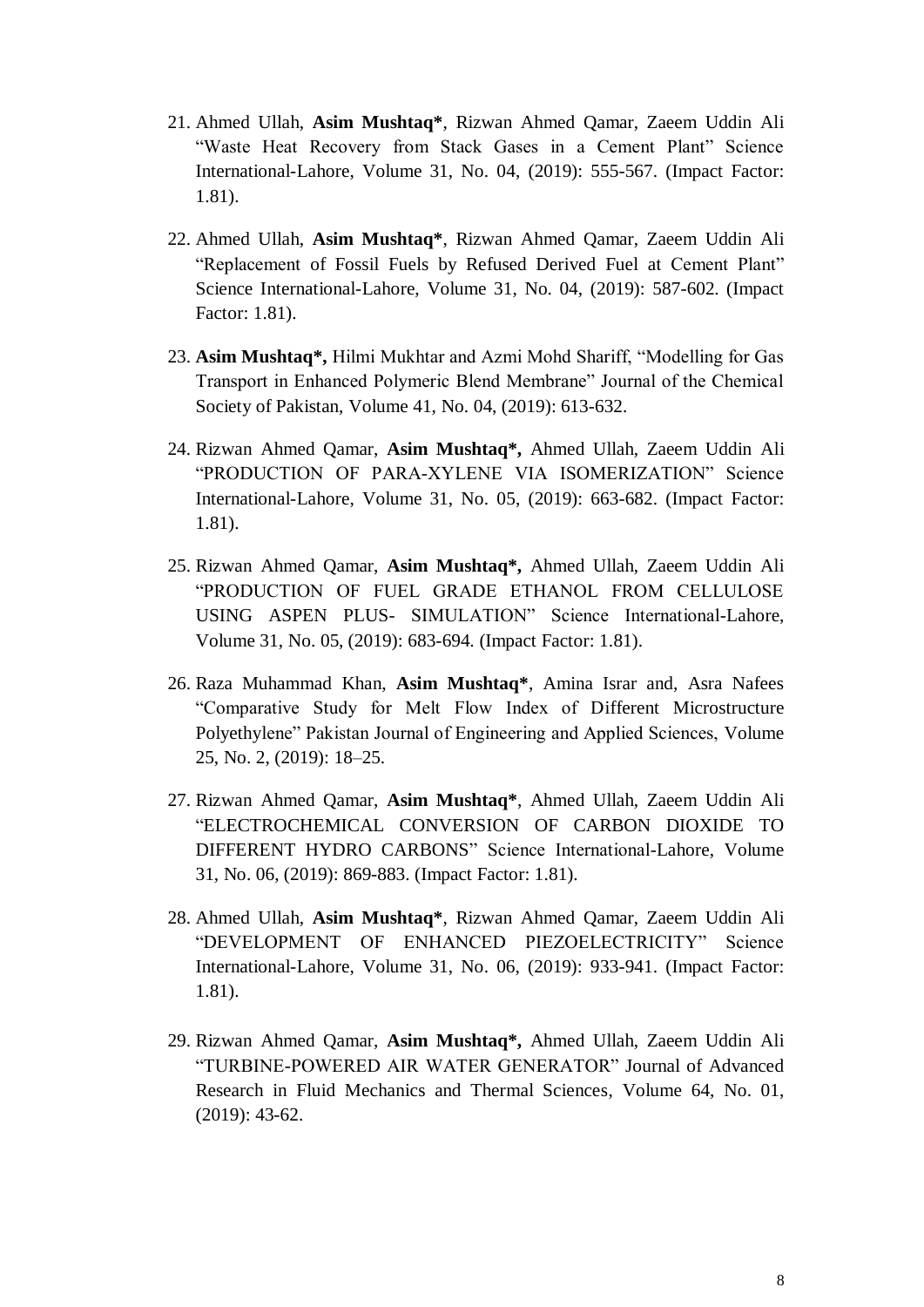- 30. **Asim Mushtaq\***, Ahmed Ullah, Rizwan Ahmed Qamar, Zaeem Uddin Ali "Carbon Capture Process From Cement Industry" Science International-Lahore, Volume 32, No. 01, (2020): 75-88. (Impact Factor: 1.81).
- 31. Ahmed Ullah, **Asim Mushtaq\***, Rizwan Ahmed Qamar, Zaeem Uddin Ali "Designing of Advanced Solar Absorption Chilling Unit" International Journal of Engineering and Technology (UAE), Volume 09, No. 02, (2020): 284-298.
- 32. Ahmed Ullah, **Asim Mushtaq\***, Zaeem Uddin Ali, Rizwan Ahmed Qamar, Ahmed ul Bari, Hashir Izhar, Hussain Ahmed, Sameer Ahmed "Spatially Constrained Treatment of Raw Sewage to Produce Water for Domestic Use" Journal of Advanced Research in Fluid Mechanics and Thermal Sciences, Volume 67, No. 01, (2020): 66-92.
- 33. Rizwan Ahmed Qamar, **Asim Mushtaq\***, Ahmed Ullah, Zaeem Uddin Ali "Aspen HYSYS Simulation of  $CO<sub>2</sub>$  Capture for the Best Amine Solvent" Journal of Advanced Research in Fluid Mechanics and Thermal Sciences, Volume 68, No. 02, (2020): 124-144.
- 34. **Asim Mushtaq\***, Amina Israr, Muhammed Fahad and Jawwad Ahmed, "Mechanical Analysis of Additively Manufactured Poly (Lactic Acid) in Fused Deposition Modelling" Bulgarian Chemical Communications, Volume 52, No. 01, (2020): 29-46.
- 35. Raza Muhammad Khan, **Asim Mushtaq\***, Zaeem Uddin Ali, Sindhia Abbasi, Roheen Naeem Lodhi, Syed Muhammad ul Haq, Syed Atif Shakeel "Development and Characterization of Walnut Shell and Date Seeds Powder in Low Density Polyethylene" Bulgarian Chemical Communications, Volume 52, No. 01, (2020): 90-97.
- 36. **Asim Mushtaq\***, Hilmi Mukhtar and Azmi Mohd Shariff, "Recent Development of Enhanced Polymeric Blend Membranes in Gas Separation: A Review" Journal of the Chemical Society of Pakistan, Volume 42, No. 02, (2020): 282-304.
- 37. Rizwan Ahmed Qamar, **Asim Mushtaq\***, Ahmed Ullah, Zaeem Uddin Ali "Designing of Underground Coal Gasification Unit" Journal of Advanced Research in Fluid Mechanics and Thermal Sciences, Volume 71, No. 02, (2020): 103-133.
- 38. Rizwan Ahmed Qamar, **Asim Mushtaq\***, Ahmed Ullah, Zaeem Uddin Ali "Simulation of Liquefied Petroleum Gas Recovery From Off Gases In A Fuel Oil Refinery" Journal of Advanced Research in Fluid Mechanics and Thermal Sciences, Volume 73, No. 01, (2020): 109-130**.**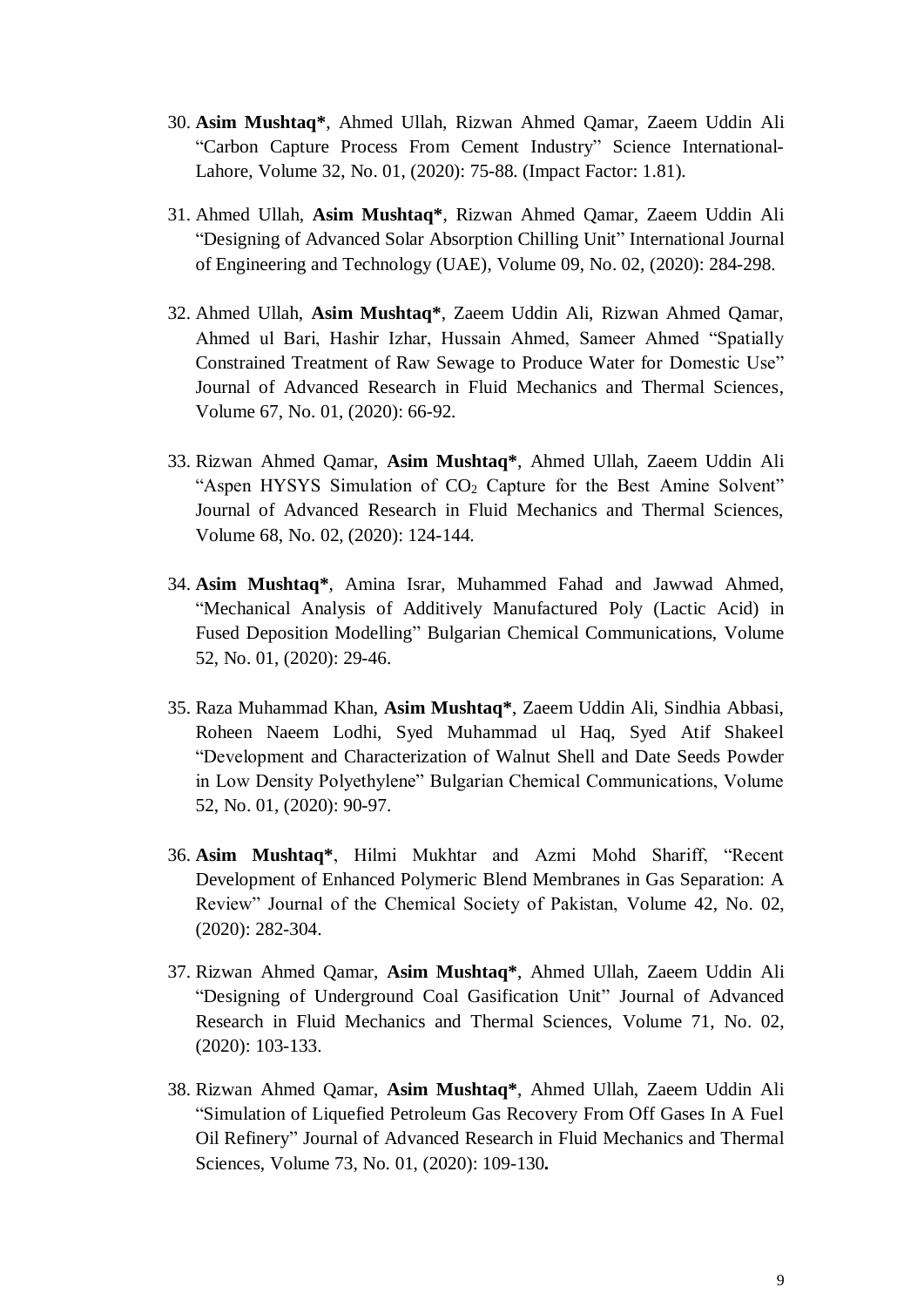- 39. Ahmed Ullah, **Asim Mushtaq\***, Rizwan Ahmed Qamar, Zaeem Uddin Ali "Optimization of Organic Waste Biogas Reactor" Bulgarian Chemical Communications, Volume 52, No. 02, (2020): 214-229.
- 40. Rizwan Ahmed Qamar, **Asim Mushtaq\***, Ahmed Ullah, Zaeem Uddin Ali "Simulation of Ammonia Looping Dissociation and Formation for Energy Conversion" Journal of Advanced Research in Fluid Mechanics and Thermal Sciences, Volume 74, No. 01, (2020): 165-188**.**
- 41. Ahmed Ullah, **Asim Mushtaq\***, Rizwan Ahmed Qamar, Zaeem Uddin Ali "Biogas Processing by Anaerobic Digestion of Organic Solid Waste" Pakistan Journal of Engineering and Applied Sciences, Volume 28, No. 01, (2021): 1- 13.
- 42. **Asim Mushtaq\***, Hilmi Mukhtar and Azmi Mohd Shariff, "Characterization of Synthesized Polymeric Blend Membranes Enhanced by Methyl diethanolamine for efficient CO<sub>2</sub> Separation" Journal of Thermal Engineering, Volume 7. No. 2, Special Issue 13 February (2021): 71-82.
- 43. Ahmed Ullah, **Asim Mushtaq\***, Rizwan Ahmed Qamar, Zaeem Uddin Ali "Performance Analysis and Modeling of Parabolic Trough Based Concentrated Solar Facility Using Different Thermal Fluid Mediums" Journal of Engineering Research, Manuscript ID: 8605 Volume 9, No. 01 March (2021): 13-50.
- 44. Raza Muhammad Khan, **Asim Mushtaq\***, "Effect of Reinforced Glass Fibre on the Mechanical Properties of Polyamide" Pakistan Journal of Scientific and Industrial Research Series A: Physical Sciences, Volume 64A, No. 01 March (2021): 10-18.
- 45. **Asim Mushtaq\***, Raza Muhammad Khan, Zaeem Uddin Ali, Abdul Rafay Ali Khan, Muhammad Mazhar-ul-Haque, Tariq Ali, Muhammad Sharyar Khan "Comparison Study Between The Properties of Kerosene Naphthalene Blend With Turpentine" Bulgarian Chemical Communications, Volume 53, No. 01, (2021): 46-54.
- 46. **Asim Mushtaq\***, Hilmi Mukhtar and Azmi Mohd Shariff, "Effect of Mechanical Properties in Enhanced Polymeric Blend Membranes" Pakistan Journal of Scientific and Industrial Research Series A: Physical Sciences, Volume 64A, No. 02 June (2021): 97-102.
- 47. **Asim Mushtaq\*,** Asra Nafees, Raza Muhammad Khan, Amina Israr and Zaeem Uddin Ali "Development of Enhanced Polymer -Fiber Reinforced Concrete" Journal of Engineering and Applied Sciences, Volume 40, Issue 1 (2021): 44-51.